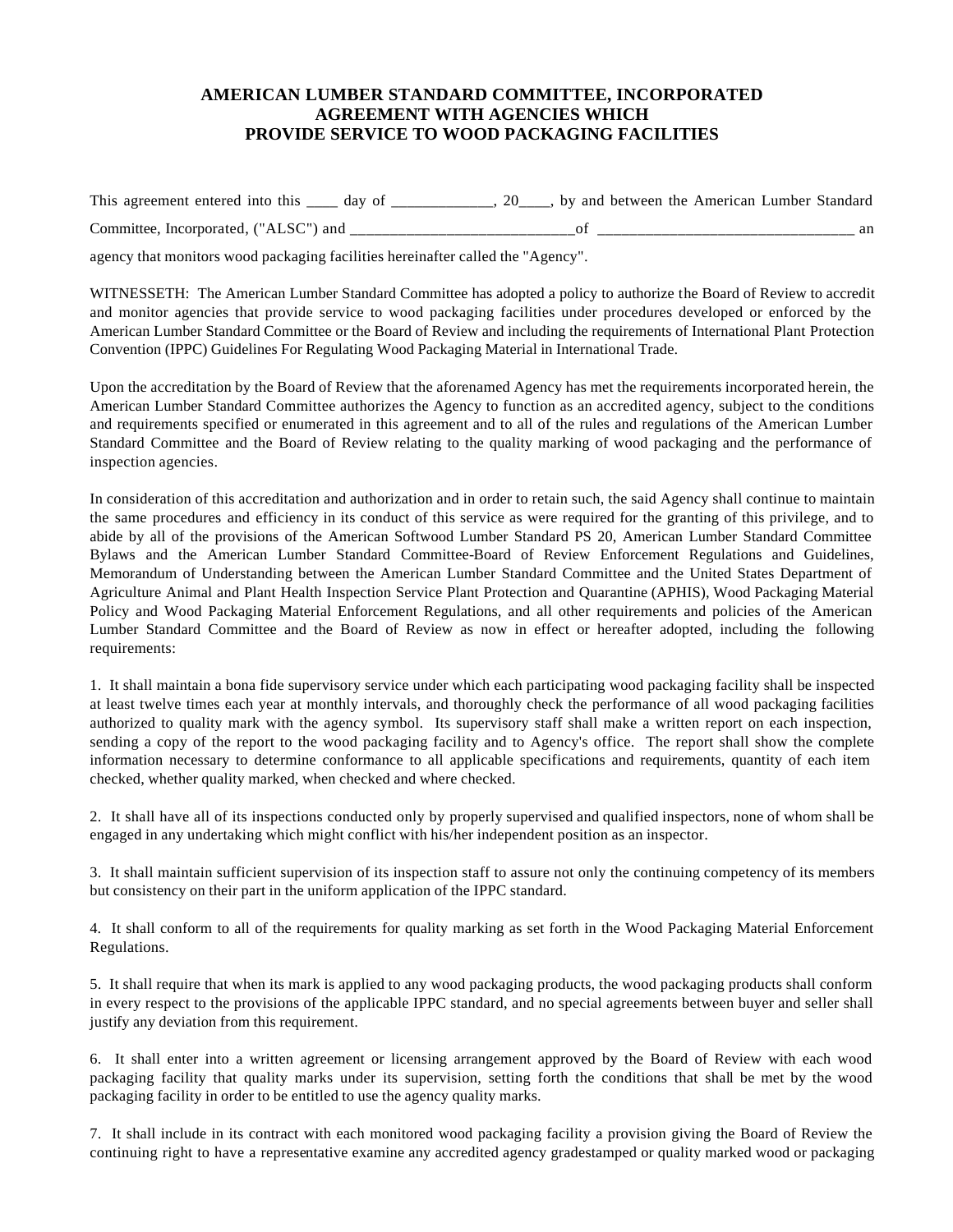Agreement With Agencies Which Provide Service to Wood Packaging Facilities Page 2

material at the point where the Agency official quality mark is being used.

8. It shall permit representatives of the Board of Review to spot check at destination points any products bearing its quality mark, and shall incorporate a similar provision in its contract with the wood packaging facility giving the Board of Review representatives the right to make such examinations wherever such products are encountered.

9. It shall agree that the Board of Review shall require the complete reinspection of incorrectly labeled products, and shall cooperate fully in taking such steps as are necessary to eliminate or minimize the recurrence of such improper labeling.

10. Wood packaging agencies accredited by the Board of Review shall allow the above-referred to label or one similar to it to be used only on wood packaging products which conform to procedures referenced in the ALSC Wood Packaging Material Policy and herein. Conversely, such agencies shall not authorize the use of the above-referred to label or one similar to it on wood packaging products manufactured to procedures not conforming to those referenced in the ALSC Wood Packaging Material Policy or herein.

11. It shall maintain for a period of at least two years complete records of all inspections which shall be available for examination by a Board of Review representative at any time during normal business hours.

12. It shall maintain a register of participating facilities and shall furnish and update such on a current basis to the Board of Review.

The agency further agrees to withdraw its service promptly from any wood packaging facility found to be not in conformity with the requirements of the American Lumber Standard Committee or the Board of Review, and to recover its quality marks promptly from the wood packaging facility.

It is further agreed by the Agency that it shall make all reports required by the Board of Review and pay such fees, including consulting services fees, as may be assessed to cover its pro rata or direct portion of the cost of this program, payment to be made annually or quarterly, in advance. Failure on the part of the Agency to fulfill any of the agreements contained herein or any rules and regulations in relation to quality marking of wood packaging products adopted by the American Lumber Standard Committee or the Board of Review, shall be grounds for notice to be given to the Agency of the immediate termination of its authorization to function as a Board of Review accredited agency.

In consideration of the accreditation and authorization, the Agency hereby agrees to defend, hold harmless, and indemnify the ALSC, the National Grading Rule Committee, the Board of Review and the Standing Committee and the members, alternate members, directors, alternate directors, officers, and employees of such against and in connection with any claim, action, suit, proceeding or liabilities in connection with or arising out of the activities of the Agency. This undertaking shall continue in effect after any termination of this contract.

This contract may be terminated at any time by either party on 30 days written notice but otherwise to continue in full force and effect, unless revoked, as long as said agency desires to be a participant in the American Lumber Standard program and maintains its standing as an accredited agency.

IN WITNESS WHEREOF, we have signed our names the date above written.

## AMERICAN LUMBER STANDARD COMMITTEE

\_\_\_\_\_\_\_\_\_\_\_\_\_\_\_\_\_\_\_\_\_\_\_\_\_\_\_\_\_\_\_\_\_\_\_\_\_\_\_\_\_\_\_\_\_\_\_\_\_

President